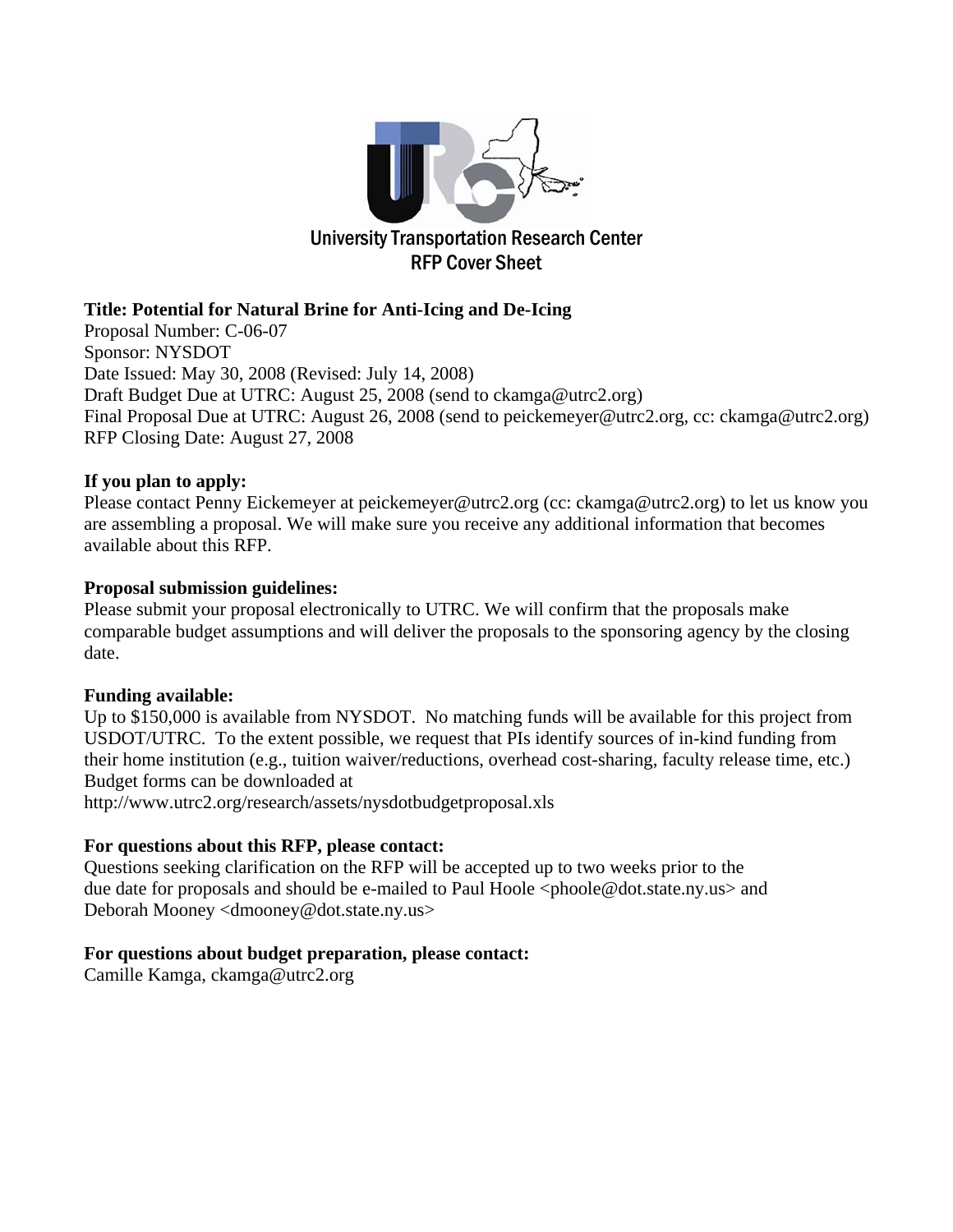#### **Request for Proposals SPR # C-06-07: Potential for Natural Brine for Anti-Icing and De-Icing** May 28, 2008

#### **RESEARCH PROBLEM STATEMENT**

The purpose of this research is to test the viability and develop protocols for using natural brine from the Onondaga Creek valley-fill aquifer for winter highway maintenance. This is a pilot project between the Village of Fayetteville, City of Syracuse, Onondaga County, and New York State Department of Transportation (NYSDOT) to utilize this natural brine to improve wintertime highway safety while saving diminishing governmental funds through the use of a local salt (brine) resource.

### **OBJECTIVES**

The objective of this research project is to utilize the local brine resource by withdrawing natural brine from the Onondaga Valley aquifer from a well drilled by NYSDOT at their Van Rensselaer Street facility, and test the utility of taking this 40 to 60 percent saturated brine and enhancing it to an 82 percent saturated brine for winter highway de-icing use.

This project will require the ability of an "independent observer" to:

- 1. Collect and analyze brine application and resulting road condition data.
- *2.* Construct a database of brine applications and resulting road conditions.

## **PROPOSED RESEARCH TASKS**

*Task descriptions are intended to provide a framework for conducting the research. NYSDOT is seeking the insights of proposers on how best to achieve the research objectives. Proposers are expected to describe research plans that can realistically be accomplished within the constraints of available funds and research period. Proposals must present the proposers'current thinking in sufficient detail to demonstrate their understanding of the issues and the soundness of their approach to meeting the research objectives.*

#### **Possible Tasks:**

- Conduct a thorough review of the worldwide literature and research in progress on test methods for the use of salt brine as an anti-icing agent. Submit a report with recommendations to the Technical Working Group (TWG) that identifies potential new test methods, revisions to existing methods, or both, that have promise to significantly improve accuracy, precision, and practicality. The TWG will determine which of the identified test methods will be further evaluated in this project.
- Contact participating agencies to coordinate activities and observe and become familiar with each respective agency's fleet and method of snow/ice control and location(s) of brine application.
- Provide a report of past accident data to highlight any locations that may require additional investigation within the proposed brine application roadways.
- Collect accurate weather/road condition data from a number of specified locations within the Onondaga County-Syracuse Metropolitan area to summarize weather/road conditions prior to, during, and following brine application.
- Investigate and report on the Village of Fayetteville's Remote Brine Filling Station: including tabulation of the volume of brine delivered from the NYSDOT brine well, the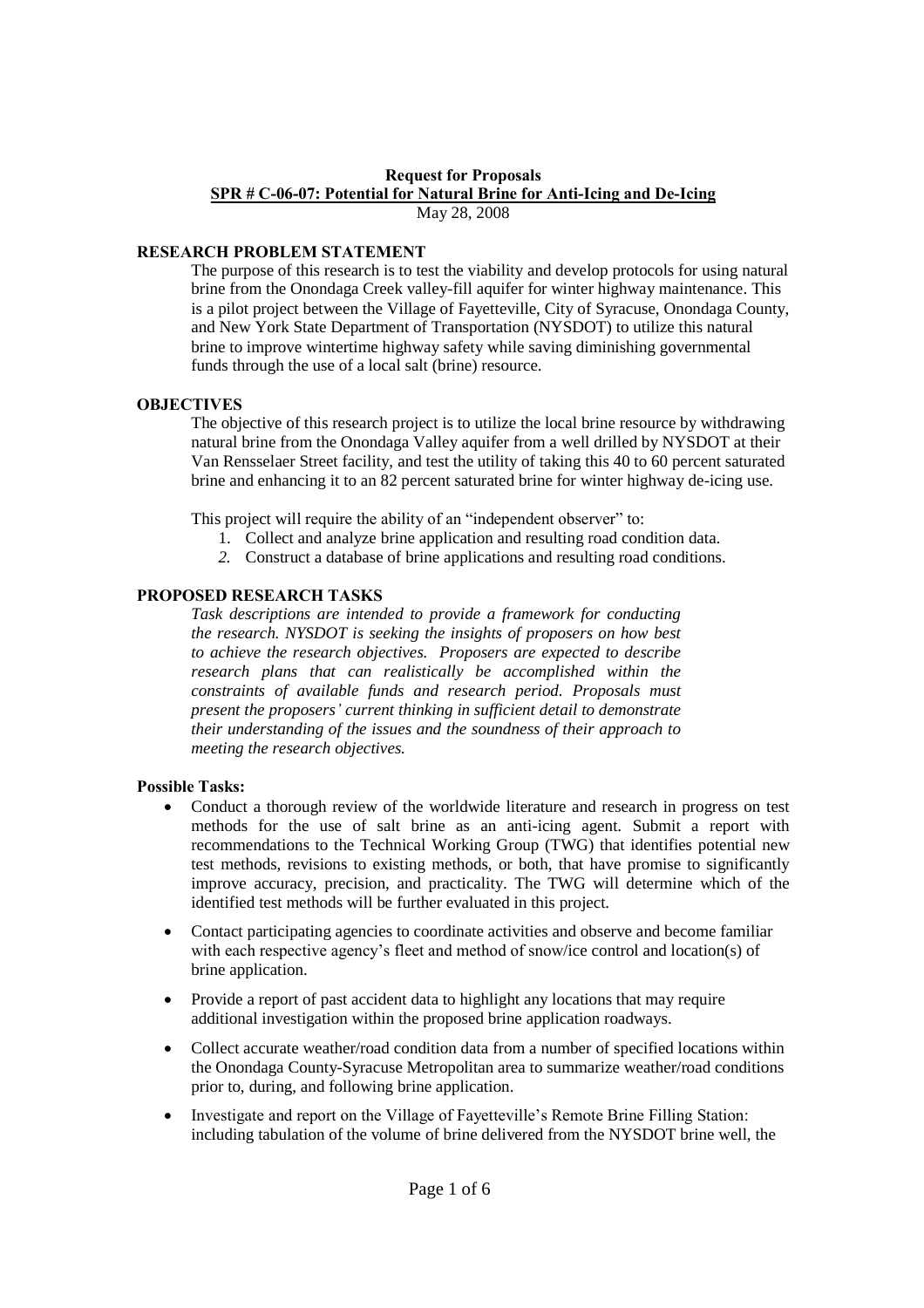amount and type of enhancement needed to produce a viable brine product for road application, and the amount of prepared brine used by each participating agency.

- Inspect the application of brine at pre-determined locations and report on the efficiency of brine application at these locations. Provide recommendations to improve procedures and rates of application of the brine.
- Conduct and document interviews with NYSDOT salt crew supervisors and drivers to determine what brine application procedures were used (by site); how successful were the applications; and if they have any suggestions or concerns about the application procedures. Provide recommendations to improve future applications of the brine.
- Compare and contrast brine usage with conventional snow and ice control means utilized in the Central New York region. Paired roadways (brine and rock salt applications) should be established to compare and contrast results of either type of deicing application. This comparison will utilize both roadway clearance reports, photographs of effectiveness of brine versus rock salt applications, and summarize pre- and post winter conditions adjacent to the test segments of roadway (vegetation, road maintenance needs, etc.).
- Construct a database of brine applications and resulting road conditions.
- Investigate and provide a cost benefit analysis for brine production, fuel usage, people hours, the maintenance of vehicles, and overall conditions of the road and brine manufacturing infrastructure.
- Submit Quarterly and/or interim status reports to the NYSDOT Project Manager.
- Submit a final report that documents results, summarizes findings, draws conclusions and provides recommendations on the application of natural (enhanced) brine in the greater Syracuse area. All tables and presentations must be compatible with NYSDOT software. The final report shall include the following appendices, at a minimum:

(1) Recommended test methods in the standard American Association of State Highway and Transportation Officials (AASHTO) format,

(2) Information on equipment requirements,

(3) Recommended additions to application methods and materials,

(4) Professionally produced Quality Assurance/Quality Control Report (This can include adjustment of the application and instruction for future use.), and (5) Electronic database of all experimental results, photos, and reports.

- Produce a Handbook on the production, application and maintenance of Salt Brine Anti-Icing for transportation maintenance operators in New York State.
- Prepare and deliver a PowerPoint presentation of the research results to the NYSDOT Project Manager, TWG and other interested parties, and provide an electronic copy of the presentation to the NYSDOT Project Manager.

## **RESEARCH PRODUCTS**

- Final Report documenting results of the research
- Handbook on the production, application and maintenance of Salt Brine Anti-Icing for transportation maintenance operators in New York State
- PowerPoint slide presentation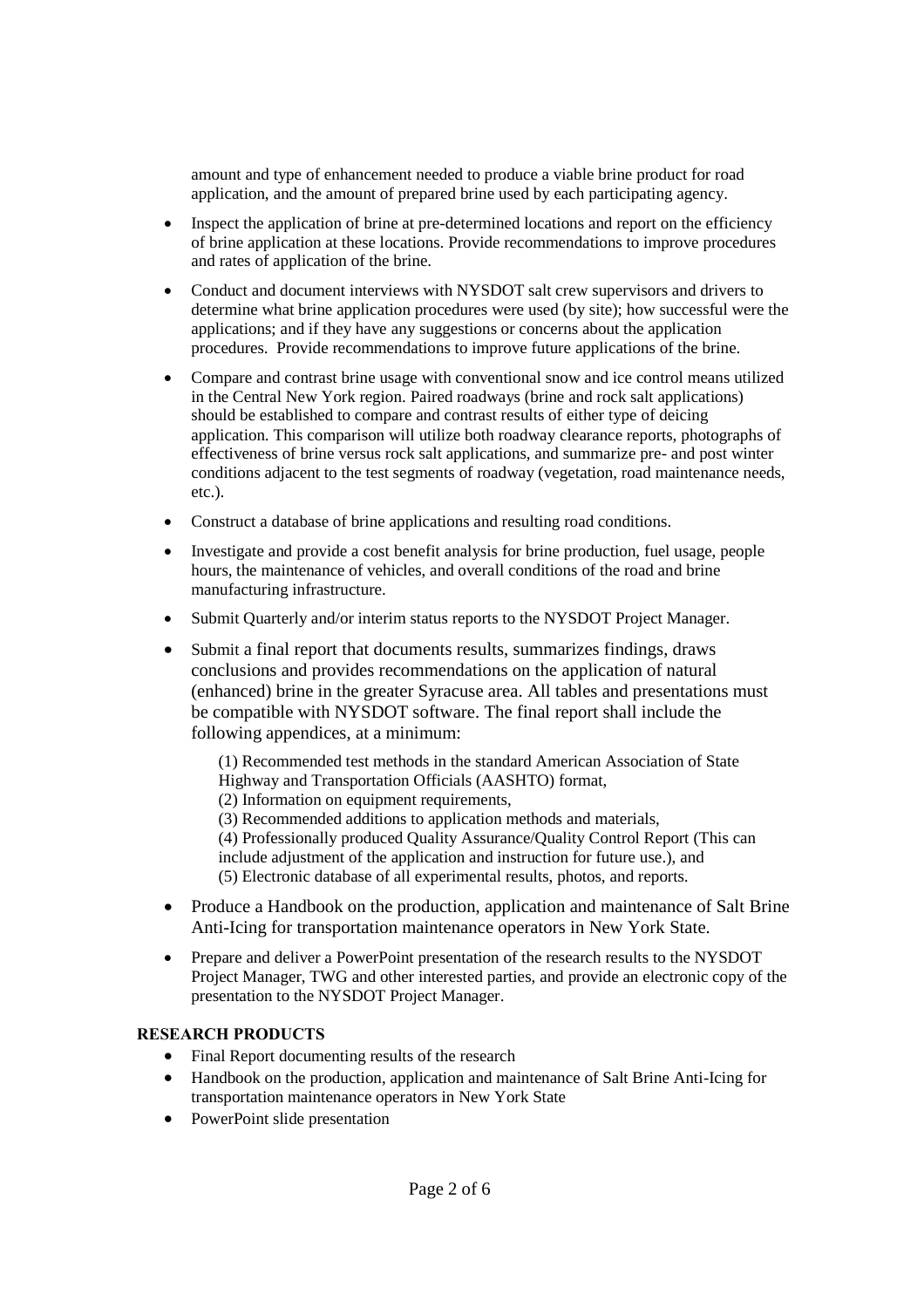#### **URGENCY / EXPECTED BENEFITS**

A report will be produced documenting the economic and physical feasibility of using the naturally occurring brine solution from the Onondaga Valley as an additional agent for Anti-icing and De-icing highways in the region. The report will be based on trials to compare the natural brine to "manufactured" brines currently in use. If the use of the brine solution is feasible and practical, this study will ideally lead to NYSDOT, NYSTA, Onondaga County DOT, the Village of Fayetteville and the City of Syracuse using the natural brine solution and reducing their respective highway operating costs. This study supports the Department's Economic Sustainability priority result area, which calls for providing cost competitive transportation for goods and travelers.

### **FUNDING**

\$150,000 has been budgeted for this project, exclusive of administrative fees. New York State believes this is a reasonable estimate for the total cost of the work being requested.

The net cost to New York State is one of the selection criteria. When compared to competing proposals, a proposal that requires fewer New York State dollars will receive a higher score on the cost component of the selection criteria. The value of New York State funds required could be reduced through efficiencies (fewer hours per task and/or lower cost per hour) or through cost-sharing where other funds substitute for New York State funds.

Proposals with a New York State cost over the budgeted amount will also be considered, provided the New York State cost, exclusive of administrative fees, does not exceed the budget estimate by more than 10%. (Note: Cost-sharing funds may increase the total project cost further.)

#### **RESEARCH PERIOD**

24 months

#### **SPECIAL NOTES**

- **Proposals are due by close of business, August 27, 2008. N**YSDOT has a contract in place with three research consortia. This Request for Proposals is being offered to the members of these consortia only**.** Members are to submit proposals through the administrators of these consortia. The receipt of a pdf copy of a proposal by NYSDOT sent by a Research Consortium on or before the above due date is satisfactory, providing **10 hard copies** of the proposal follow within a week.
- **On-call:** Due to nature of the research project, Consultants must be available during the 2008-2009 Snow/Ice Season. Application of the brine will be determined as ordered by the respective participating agency's maintenance chief or their designee. This requires working with snow removal crews, interviewing their supervisors, noting material use, rate of application and recording (via photographs and written descriptions) the ability of brine to control snow/ice during all hours of the day and/or night.
- **The designated contacts for this solicitation are Paul Hoole and Deborah Mooney.** Questions seeking clarification on the RFP will be accepted up to two weeks prior to the due date for proposals and should be e-mailed to: phoole@dot.state.ny.us and dmooney@dot.state.ny.us . [See special note on Lobbying Law.]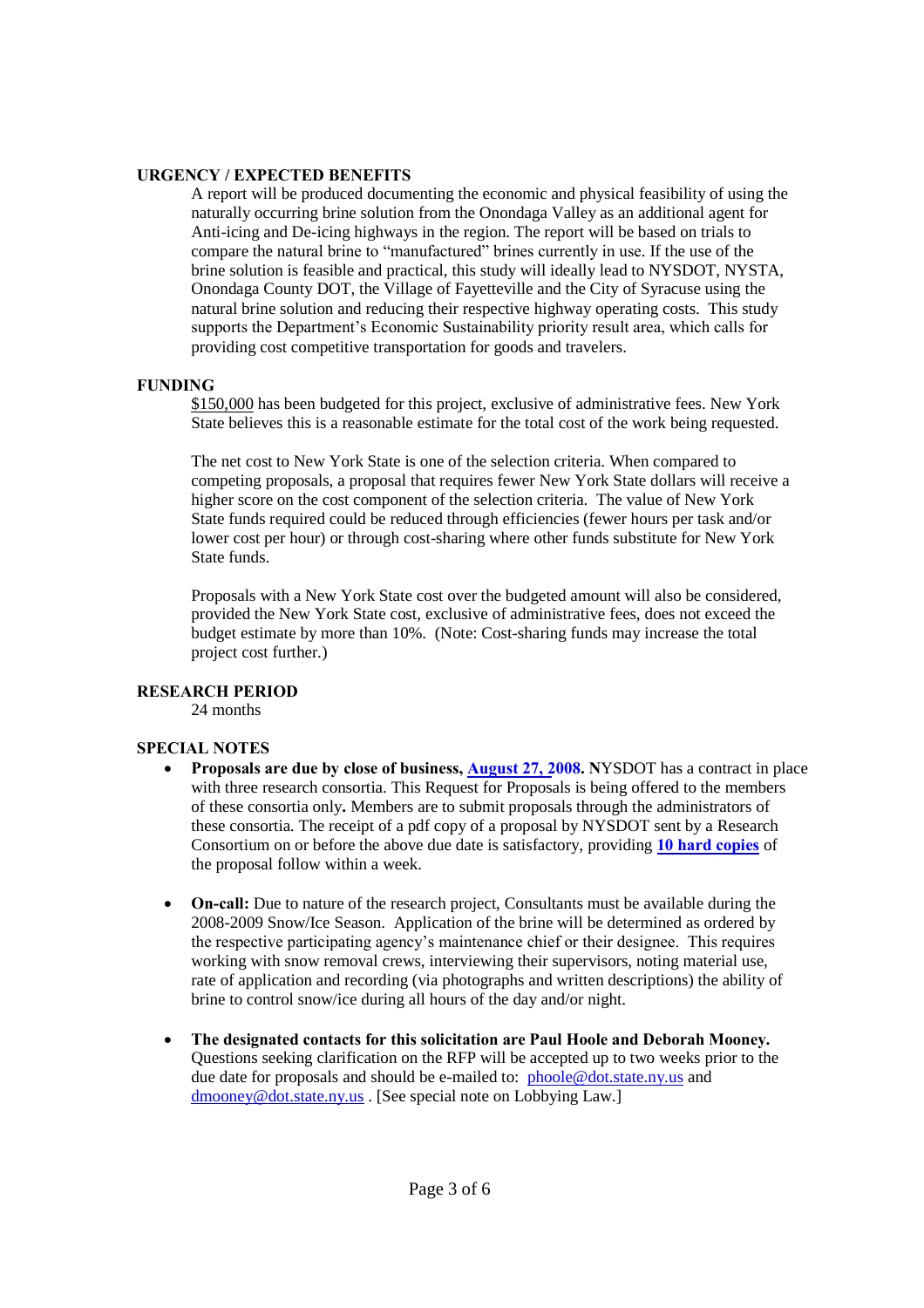**Lobbying Law:** Principal Investigators should be familiar with and follow the requirements of New York State (the Compliance Procurement Lobbying Law of 2005) with regard to consultant contract procurement. Information can be found on the NYSDOT web site (www.NYSDOT.gov) under "Business Center," then "Consultants," then "Non-Architectural Engineering," then Active Solicitations."

In particular, please note that communications between Contractors, Consultants/Principal Investigators, and Vendors with the Department are restricted during the period of time when services for more than \$15,000 have been requested (Request for Proposals issued), up until the time when the Consultant is selected. During this time communications, where *a reasonable person would infer that the communication was intended to influence the procurement*, should be limited to Department staff identified in the solicitation as "designated contact."

Any communication with an employee, who is not a designated contact which is intended to influence the solicitation, could result in the outside party being prohibited from competing for the solicitation. A second violation will ban the Consultant/Principal Investigator from competing for any Department solicitation for four years.

- Proposals should indicate direct and indirect costs, hourly rates and hours by task, travel costs, and material costs to assist NYSDOT in understanding how the total cost for the work was estimated. The winning proposal will result in a fixed cost contract based on details provided.
- Please provide a budget chart which shows for each task the deliverable and cost. Task headings in the Budget Chart are to match the scope task headings.
- Please include a Gantt Chart, showing the duration (start to finish) for each task in terms of months (i.e. Month 1, Month 2, etc) since the actual start date is an estimate.
- If the proposal involves a joint venture or sub-consultants, it must be clear as to how tasks will be distributed or shared in the scope of work.
- Proposals, where the New York State costs total more than 10% over the budgeted cost, will not be considered for selection. If a potential Principal Investigator believes the research cannot be reasonably conducted without an increase in the budget, he/she should write to:

Paul Hoole, Director Research and Policy Studies Section, 6th Floor New York State Department of Transportation 50 Wolf Road, Albany, NY 12232

If a sufficient number of potential Principal Investigators indicated in writing that they believe the research cannot be reasonably conducted within the funding constraints specified and there are only a limited number of proposals submitted within the funding constraints, New York State reserves the option of not proceeding with the work or revising the budget estimate and issuing a new Request for Proposals.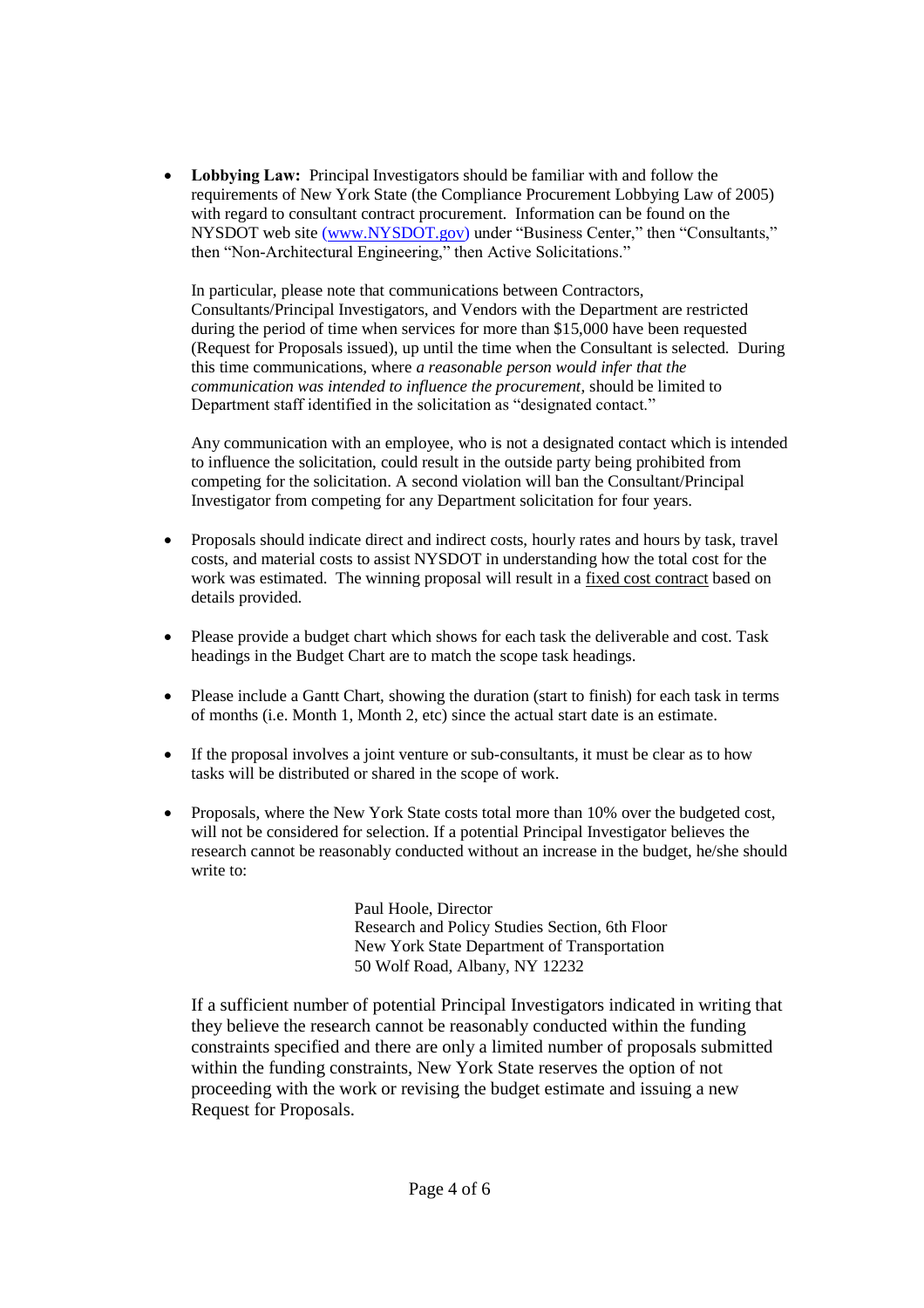- Submit draft task reports electronically in MS Word format, or as specified, to the NYSDOT Project Manager for review and comment. Submit final task reports electronically in pdf format, or as specified, to the NYSDOT Project Manager.
- The final report on the research will be expected to contain at a minimum the information described in Attachment A, *Requirements for the Final Report*.

### **CRITERIA FOR SELECTION**

### **Expertise/Understanding /Approach:** (Weight: 60%)

Expertise: What is the extent of the relevant experience of the Principal Investigator? What is the extent of the relevant experience of others who will be involved in the research? The Consultant/Principal Investigator must be familiar and have the proper knowledge about liquid applications of brine and snow removal techniques to eliminate any potential skewing of the data. The Principle Investigator must demonstrate a personal knowledge of standard and liquid-de-icing and anti-icing technologies.

Understanding of the Problem: Does the proposal reflect an understanding of the problem and its relevance to New York State? Does the proposal reflect an understanding of existing data and the current state of knowledge in New York State?

Approach: Is the proposed approach clear, especially in how it will build upon and enhance the state of knowledge in New York State? Will it yield the deliverables called for in the RFP? Does the approach show insight that will lead to results that will sufficiently assist New York State in addressing the problem? Is the proposed approach practical given the schedule and total budget? Will the proposed research draw upon all critical sources of pertinent information?

#### **Investigator's Previous Experience with Similar Projects** (Weight 20%)

Successful completion of previous projects by the Investigator will be considered. These projects should be in the area of expertise required for successful completion of this project, such as maintenance operations, fleet management and anti-icing/de-icing technologies.

#### **Cost to New York State** (Weight 20%)

The lower the New York State cost, the greater consideration a proposal will receive.